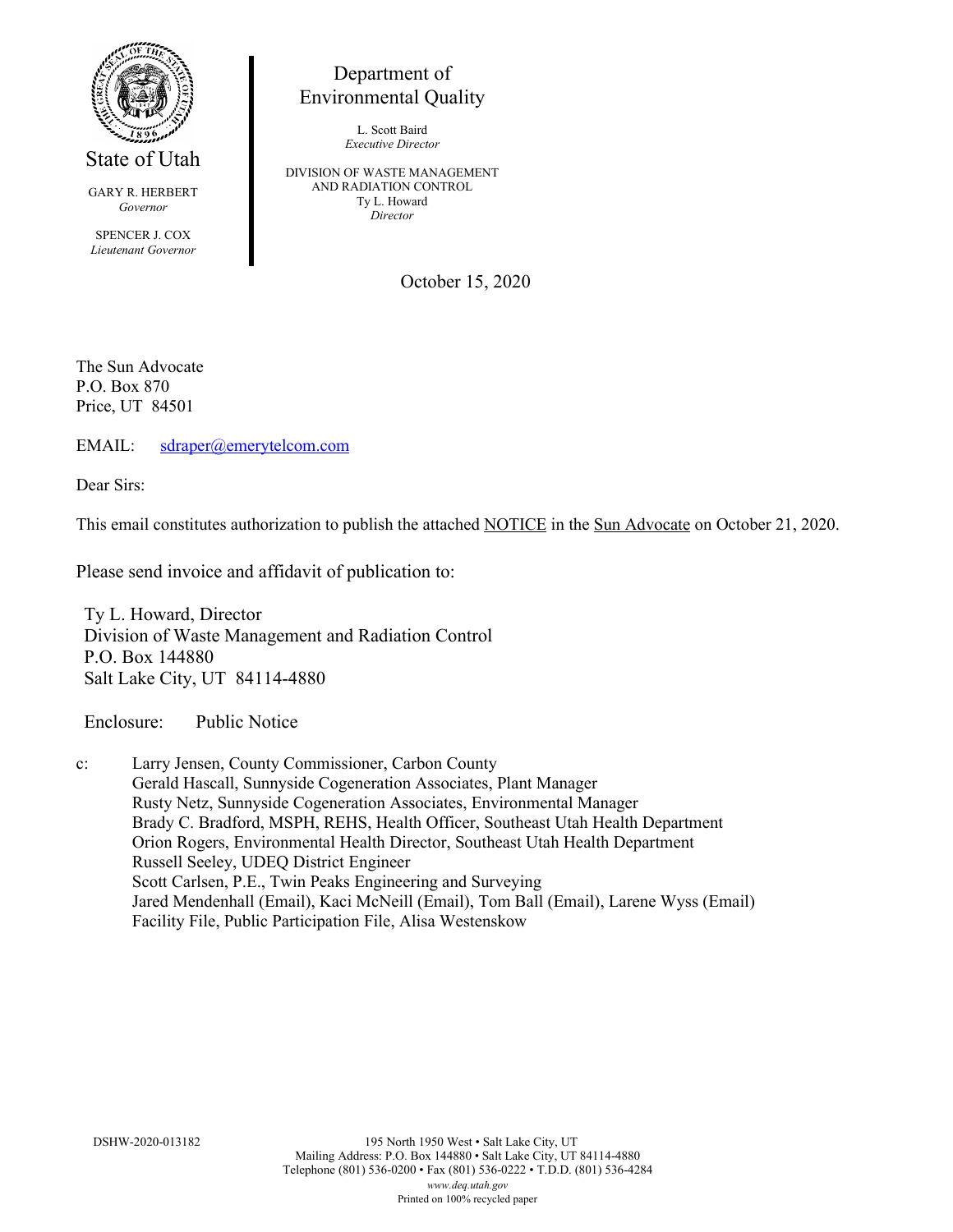

State of Utah

GARY R. HERBERT *Governor*

SPENCER J. COX *Lieutenant Governor*

Department of Environmental Quality

> L. Scott Baird *Executive Director*

DIVISION OF WASTE MANAGEMENT AND RADIATION CONTROL Ty L. Howard *Director*

October 15, 2020

Newspaper Agency Corporation Legal Advertising Department 143 South Main Salt Lake City, UT 84101

EMAIL: [naclegal@utahmediagroup.com](mailto:naclegal@utahmediagroup.com)

RE: NAC Account #9001350993

Dear Sirs:

This email constitutes authorization to publish the NOTICE below in the Salt Lake Tribune and Deseret News on October 16, 2020.

Please send invoice and affidavit of publication to:

Ty L. Howard, Director Division of Waste Management and Radiation Control P.O. Box 144880 Salt Lake City, UT 84114-4880

Enclosure: Public Notice

c: Larry Jensen, County Commissioner, Carbon County Gerald Hascall, Sunnyside Cogeneration Associates, Plant Manager Rusty Netz, Sunnyside Cogeneration Associates, Environmental Manager Brady C. Bradford, MSPH, REHS, Health Officer, Southeast Utah Health Department Orion Rogers, Environmental Health Director, Southeast Utah Health Department Russell Seeley, UDEQ District Engineer Scott Carlsen, P.E., Twin Peaks Engineering and Surveying Jared Mendenhall (Email), Kaci McNeill (Email), Tom Ball (Email), Larene Wyss (Email) Facility File, Public Participation File, Alisa Westenskow